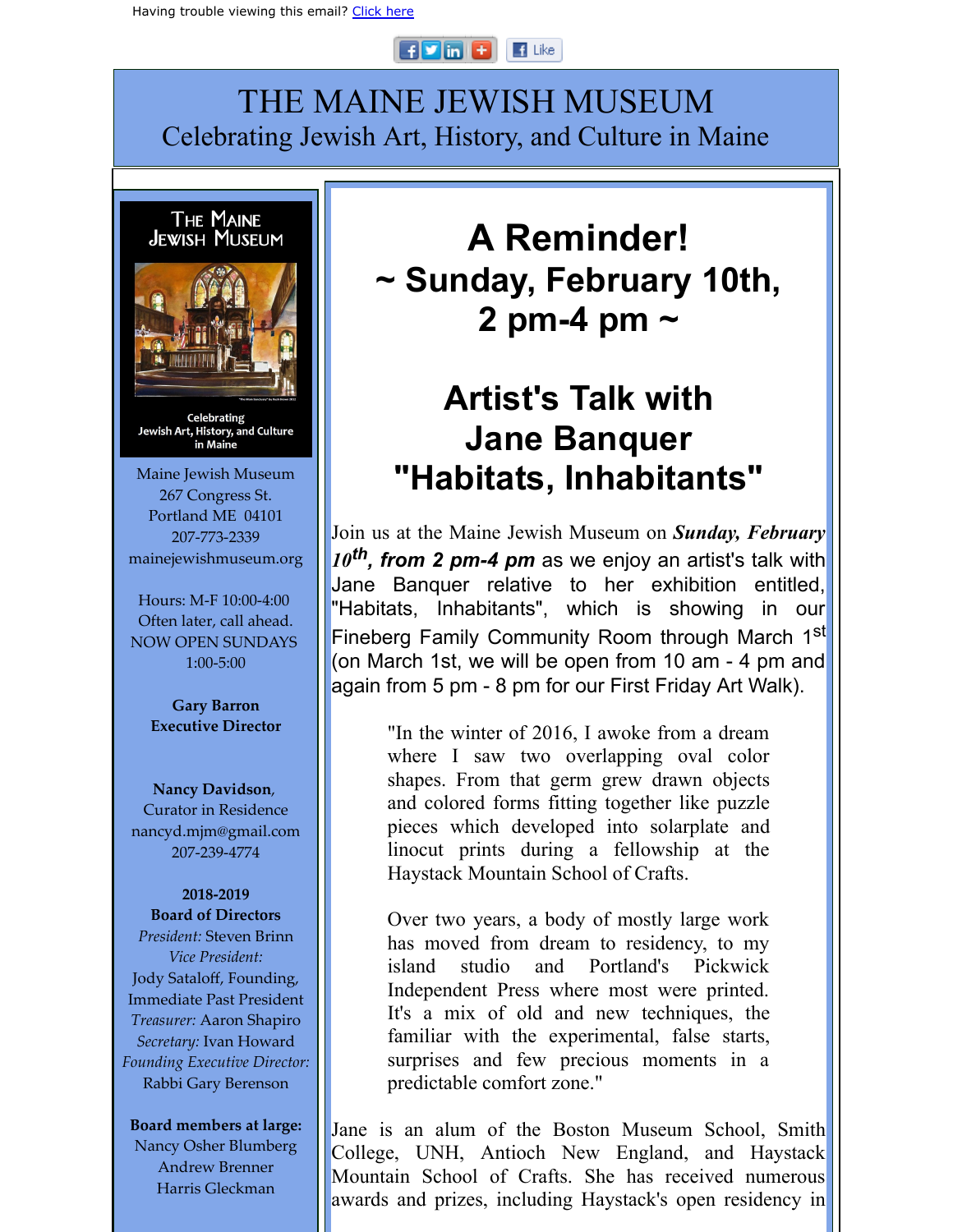Lee Goldberg Barry Hoffman Judith Glickman Lauder Nancy Levinsky Ruthie Noble Abe Peck Janet Raffel Amy Tinkle Nancy Ziegler

2016 and honorable mention by the Annual J. Parfitt Memorial Exhibition. She is represented by Casco Bay Artisans, Addison Woolley Gallery; Archipelago Fine Arts; Robert Lincoln Levy Gallery; and Wenniger Graphics. Jane has been published in several periodicals and has exhibited in over 20 solo exhibitions. She has juried memberships in the Collection of Bruce Brown, the League of New Hampshire Craftsmen, and the New Hampshire Art Association.

We look forward to your visit.

### HABITATS, INHABITANTS

Solarplate, Lino and Woodcut Prints



**JANE BANQUER** 

Maine Jewish Museum 267 Congress Street, Portland, ME 04101 Monday - Friday 10am-4pm